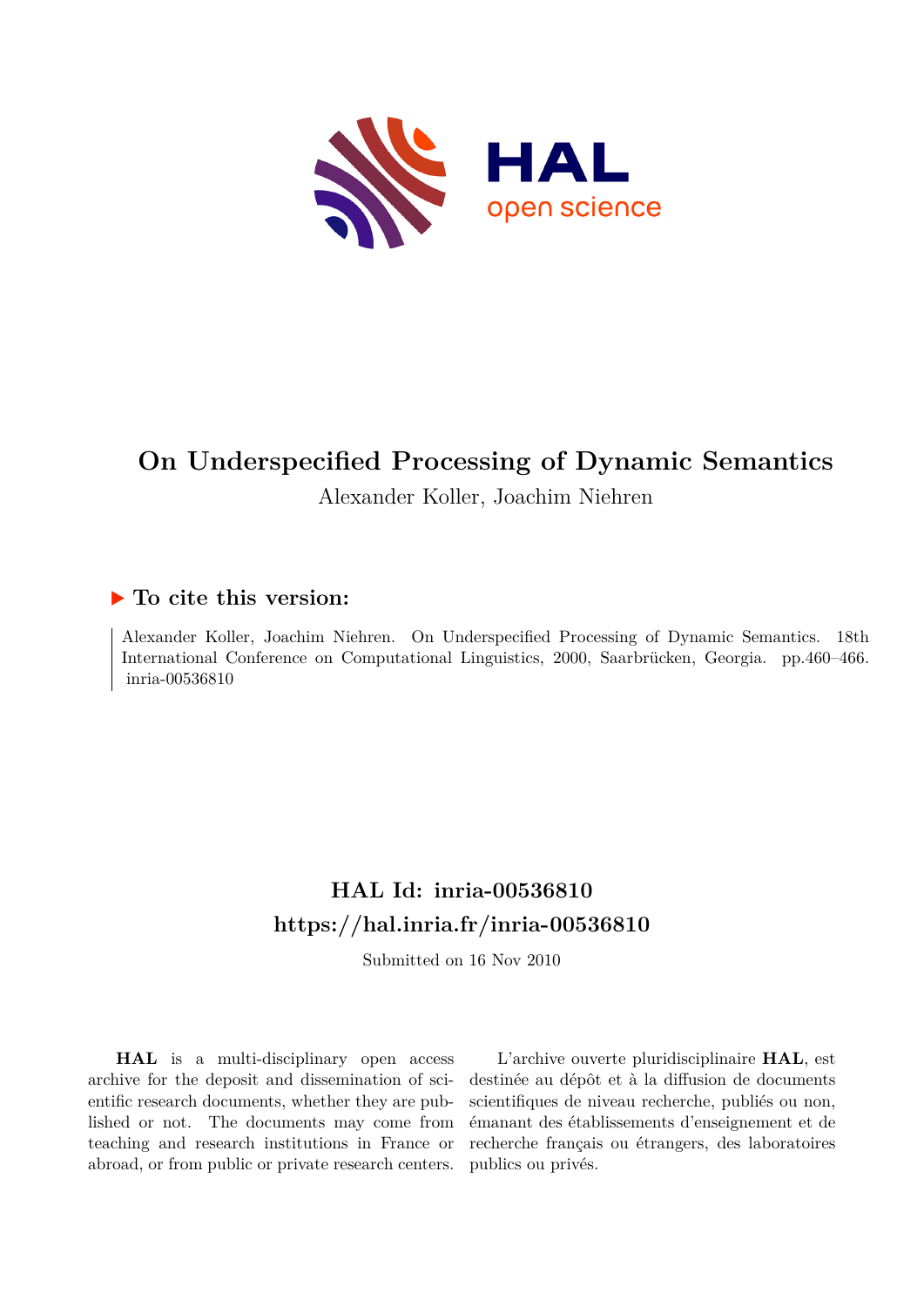### On Underspecified Processing of Dynamic Semantics

Alexander Koller, Joachim Niehren

University of the Saarland, Saarbrücken, Germany {koller@coli|niehren@ps}.uni-sb.de

#### Abstract

We propose a new inference system which operates on underspecified semantic representations of scope and anaphora. This system exploits anaphoric accessibility conditions from dynamic semantics to disambiguate scope ambiguities if possible. The main feature of the system is that it deals with underspecified descriptions directly, i.e. without enumerating readings.

#### 1 Introduction

A particularly appealing aspect of underspecification (van Deemter and Peters, 1996; Reyle, 1993; Muskens, 1995; Pinkal, 1996; Bos, 1996) is that it can in principle deal very efficiently with *local ambiguities* – ambiguities which are only due to lack of information at an intermediate stage of processing and go away by the end of the analysis. An example for this effect is (1): The scope ambiguity that is perceived after processing the first sentence is no longer present after the second one. This effect can be explained in a framework of dynamic semantics (Groenendijk and Stokhof, 1991; Kamp and Reyle, 1993) by the fact that a wide-scope universal quantifier would make the indefinite inaccessible for anaphoric reference from the second sentence.

(1) Every man loves a woman. Her name is Mary.

In this paper, we show how this particular type of local ambiguity can be processed efficiently. The approach we propose employs deterministic inference rules that can exclude the readings which violate anaphoric accessibility conditions without enumerating them. These rules operate directly on underspecified descriptions and fully maintain underspecifiedness. We also show how this behaviour can be captured by constraint propagation in an existing implementation of tree descriptions using finite set constraints (Duchier and Niehren, 2000; Koller and Niehren, 2000; Duchier and Gardent, 1999).

More specifically, we introduce DPL structures, extended tree structures that encode formulas of dynamic predicate logic (DPL) in much the same way as Egg et al.'s (1998) lambda structures encode  $\lambda$ -terms. Then we define a constraint language for the description of DPL structures, called CL(DPL), in analogy to Egg et al.'s constraint langague for lambda structures (CLLS). We characterize those DPL structures in which all restrictions on anaphoric accessibility are obeyed by talking directly about the syntactic structure of a DPL formula. This is in contrast to the standard procedure in dynamic semantics, where the dynamic behaviour is produced by the semantics of the logic; we do not need to (and do not) talk about interpretation of DPL structures and model accessibility by purely "static" means.

The paper is structured as follows. In Section 2, we introduce DPL structures and tree descriptions in the language CL(DPL). In Section 3, we add syntactic restrictions on admissible variable bindings to DPL structures and present axioms that characterize these restrictions. In Section 4, we turn these axioms into deterministic inference rules and combine them with deterministic inference rules known from an existing inference algorithm for dominance constraints. We obtain a procedure that can do the kind of underspecified reasoning described above without enumerating readings. In Section 5, we sketch an implementation of our inference system based on finite set constraint programming. This implementation can be obtained by adapting an existing implementation of a solver for dominance constraints. Finally, we conclude and point to further work in Section 6.

#### 2 Tree Descriptions

In this section, we define the Constraint Language for DPL structures, CL(DPL), a language of tree descriptions which conservatively extends dominance constraints (Marcus et al., 1983; Rambow et al., 1995; ?) by variable binding constraints. CL(DPL) is a close relative of the Constraint Language for Lambda Structures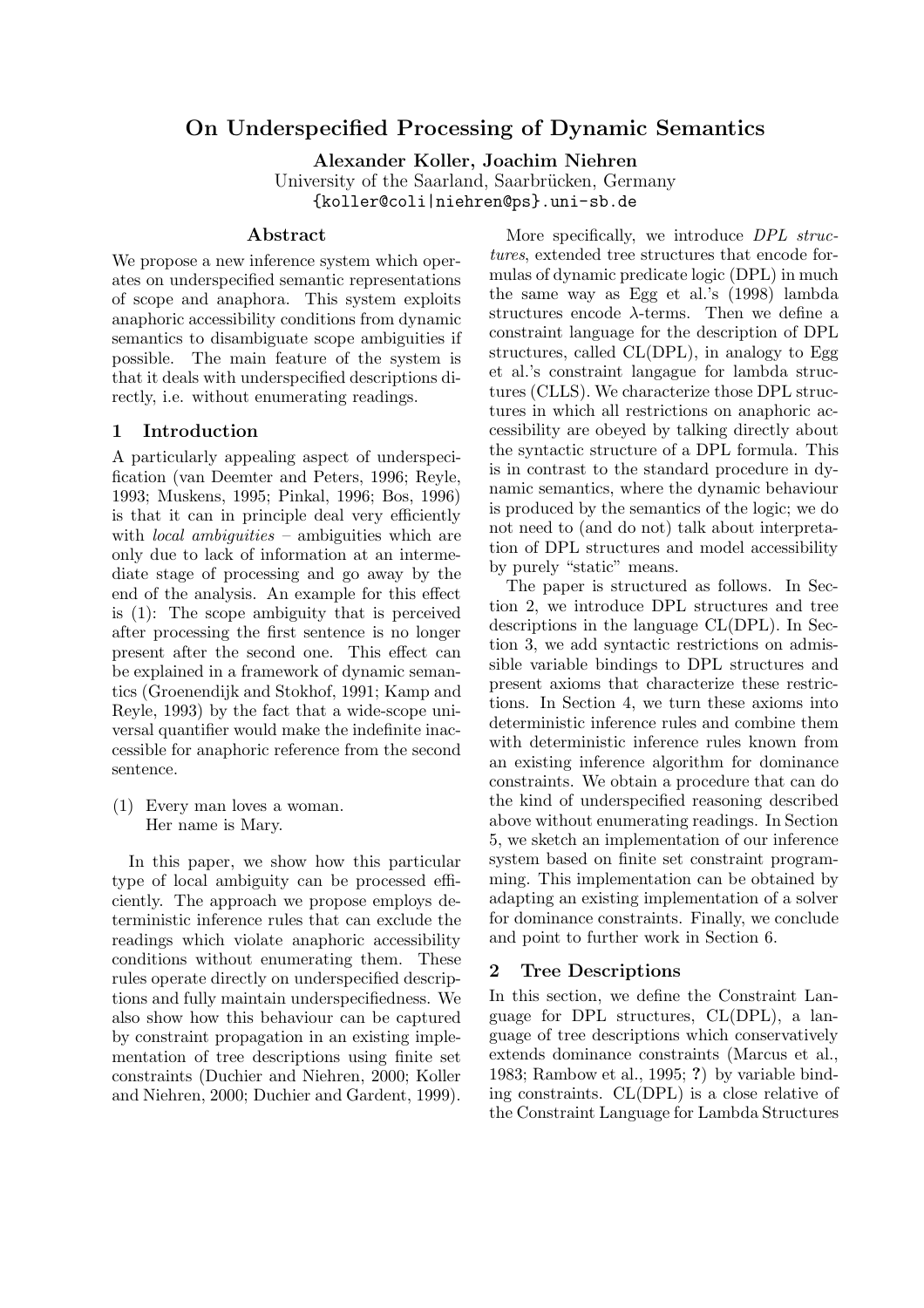(CLLS), presented in (Egg et al., 1998). It is interpreted over DPL structures – trees extended by a variable binding function which can be used to encode formulas of dynamic (or static) predicate logic. We will define DPL structures in two steps and then the language to talk about them.

#### 2.1 Tree Structures

For the definitions below, we assume a signature  $\Sigma\,=\, \{\textcircled{a}_{|2}, \textsf{var}_{|0}, \underline{\forall}_{|1}, \underline{\exists}_{|1}, \underline{\wedge}_{|2}, \textsf{man}_{|1}, \textsf{ like}_{|2}, \ldots\} \,$  of node labels, each of which is equipped with a fixed *arity*  $n > 0$ . The labels  $\wedge, \neg, \forall, \dots$  are the first-order connectives. Node labels are ranged over by  $f, g, a, b$ , and the arity of a label f is denoted by  $ar(f)$ ; i.e. if  $f_{|n} \in \Sigma$  then  $ar(f) = n$ .

Let N be the set of natural numbers  $n \geq 1$ . As usual, we write  $\mathbb{N}^*$  for the set of words over  $\mathbb{N}, \epsilon$  for the empty word, and  $\pi \pi'$  for the concatenation of two words  $\pi, \pi' \in \mathbb{N}^*$ . A word  $\pi$  is a prefix of  $\pi'$  (written  $\pi \leq \pi'$ ) if there is a word  $\pi''$  such that  $\pi\pi'' = \pi'$ .

A *node* of a tree is the word  $\pi \in \mathbb{N}^*$  which addresses the node. The empty word  $\epsilon \in \mathbb{N}^*$ is called the *root* node. A tree domain  $\Delta$  is a nonempty, prefixed-closed subset of  $\mathbb{N}^*$  which is closed under the left-sibling relation.

Definition 2.1 A tree structure is a tuple  $(\Delta, \sigma)$  consisting of a finite tree domain  $\Delta$  and a total labeling function  $\sigma : \Delta \to \Sigma$  such that for all  $\pi \in \Delta$  and  $i \in \mathbb{N}$ :

$$
\pi i \in \Delta \Leftrightarrow 1 \leq i \leq \operatorname{ar}(\sigma(\pi)).
$$

We say that the nodes  $\pi, \pi_1, \ldots, \pi_n$  are in the labeling relationship  $\pi: f(\pi_1, \ldots, \pi_n)$  iff  $\sigma(\pi) = f$ and for each  $1 \leq i \leq n$ ,  $\pi_i = \pi i$ . Similarly, we say that a node  $\pi$  properly dominates a node  $\pi'$  and write  $\pi \lhd^+\pi'$  iff  $\pi$  is a proper prefix of π'. We take  $\pi$  and  $\pi'$  to be *disjoint*  $(\pi \perp \pi')$  if they are different and neither node dominates the other. So any two nodes in a tree structure are in one of the four relations  $=$  (equality),  $\triangleleft^+$ ,  $\triangleright^+$  (the inverse of  $\triangleleft^+$ ), or  $\perp$ . We shall also be interested the combinations of these relations by set operators: intersection, complementation, union, and inversion. For instance, the dominance relation  $\lhd^*$  is defined as the union of node equality and proper dominance  $= \cup \triangleleft^+$ . Finally, we define the ternary non-intervention relation  $\neg(\pi\triangleleft^*\pi'\triangleleft^*\pi'')$  to hold iff it is not the case that both  $\pi \leq \pi'$  and  $\pi' \leq \pi''$ .



Figure 1: DPL structure for the meaning of (1).

#### 2.2 DPL structures

Now we extend tree structures by variable binding and obtain DPL structures. To this end, we partition  $\Sigma$  into three sets: *connec*tives  $\Sigma_{\text{con}} = {\{\forall, \triangle, \neg, ...\}}$ , predicate symbols  $\Sigma_{\text{pred}}$  = {man, likes, ...}, and term symbols  $\Sigma_{\text{term}} = \{ \text{var}, \text{peter}, \text{mother_of}, \ldots \}$  which subsume the variable symbol var and function symbols.

Definition 2.2 A DPL structure is a triple  $(\Delta, \sigma, \lambda)$  consisting of a tree structure  $(\Delta, \sigma)$ and a partial variable binding function  $\lambda : \Delta \rightarrow$  $\Delta$  which satisfies for all  $\pi, \pi' \in \Delta$ :

- 1.  $\sigma(\pi) \in \Sigma_{con}$  then  $\sigma(\pi i) \in \Sigma_{con} \cup \Sigma_{pred}$  for all  $\pi i \in \Delta$ :
- 2.  $\sigma(\pi) \in \Sigma_{\text{pred}} \cup \Sigma_{\text{term}}$  then  $\sigma(\pi i) \in \Sigma_{\text{term}}$  for all  $\pi i \in \Delta$ :
- 3.  $\lambda(\pi) = \pi'$  then  $\sigma(\pi) = \text{var and } \sigma(\pi') \in$  $\{\underline{\forall}, \underline{\exists}\}.$

DPL structures can be used to represent formulas of first-order predicate logic. For instance, the DPL structure in Fig. 1 represents the (unique) meaning of (1). So far, however, variables bound by a quantifier do not need to be in any special position in a DPL structure; in particular, not in its scope. To enforce scoping as in static predicate logic, we could simpy add the condition  $\pi' \lhd^* \pi$  in condition 3 of Definition 2.2. We will define an appropriate counterpart for DPL in Section 3 (properness).

Modeling variable binding with an explicit binding function instead of variable names was first proposed in (Egg et al., 1998). There, binding functions help to avoid a capturing problem in the context of scope underspecification which becomes most apparent in the presence of ellipsis. Here the binding function mainly gives us a different perspective on variable binding which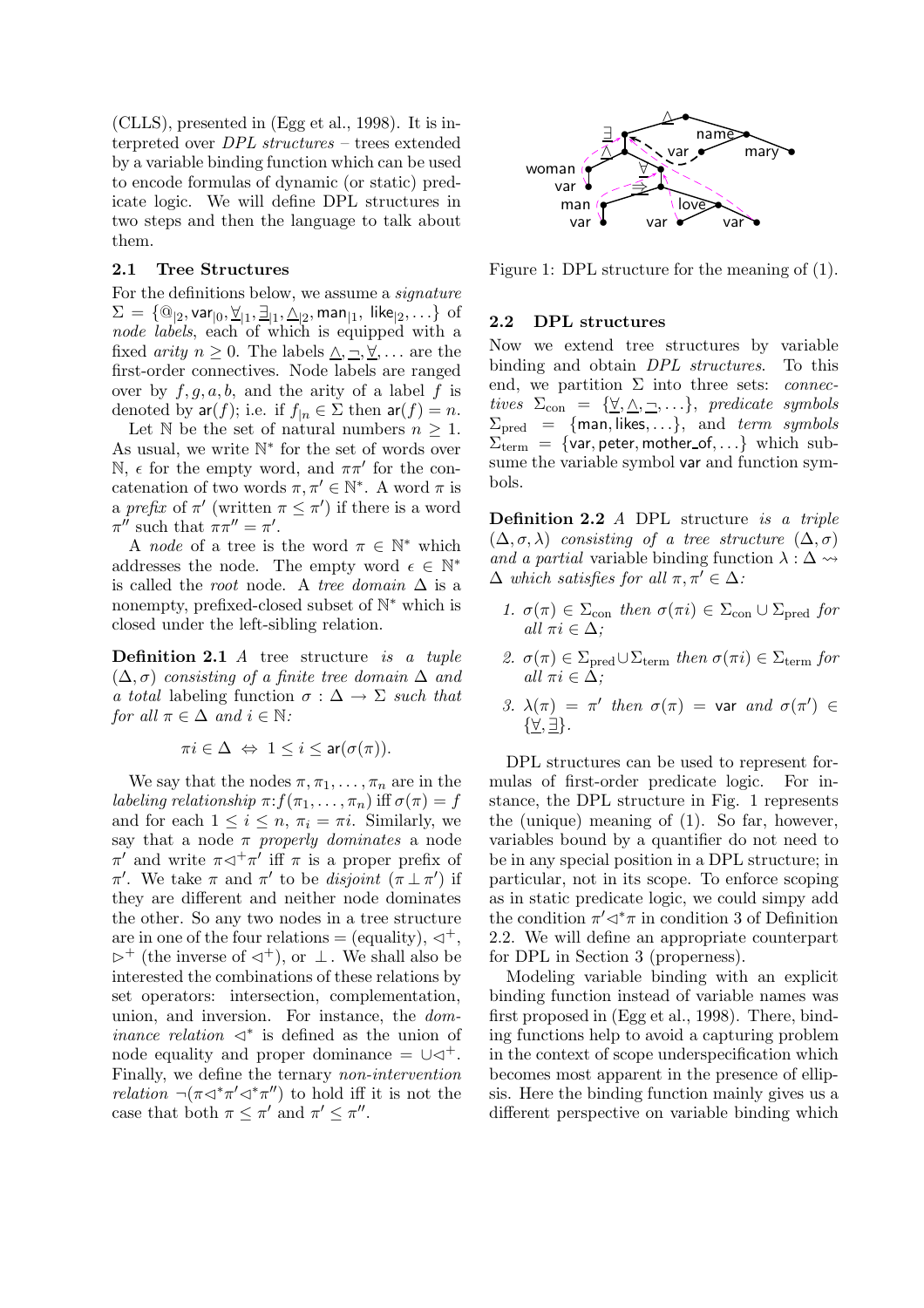$$
R ::= \langle \exists^{+} | \triangleright^{+} | = | \bot
$$
  
\n
$$
\varphi ::= X : f(X_{1},...,X_{n}) \qquad (f_{|n} \in \Sigma)
$$
  
\n
$$
\neg(X \triangleleft^{*} Y \triangleleft^{*} Z)
$$
  
\n
$$
\neg(X \triangleleft^{*} Y \triangleleft^{*} Z)
$$
  
\n
$$
\varphi \wedge \varphi'.
$$

Figure 2: Syntax of CL(DPL)

is useful for defining properness of DPL structures.

#### 2.3 The Constraint Language CL(DPL)

The syntax of CL(DPL) is defined in Figure 2. It provides constraints for all the relations discussed above. There are labeling constraints  $X: f(X_1, \ldots, X_n)$ , expressive combinations XRY of dominance constraints with set operators (Duchier and Niehren, 2000; ?), nonintervention constraints  $\neg(X \triangleleft^* Y \triangleleft^* Z)$ , and binding constraints  $\lambda(X)=Y$ .

CL(DPL) is interpreted over DPL structures. A variable assignment into a DPL structure M is a total function from the set of variables of a constraint to the domain of M. A pair  $(M, \alpha)$ of a DPL structure  $M$  and a variable assignment  $\alpha$  into M *satisfies* a constraint  $\varphi$  iff it satisfies all of its atomic constraints; that is, if the relation with the same symbol holds of the nodes assigned to their arguments. We also call the pair  $(M, \alpha)$  a solution and M a model of  $\varphi$ .

Only some of the atomic constraints in CL(DPL) are used in underspecified descriptions – in particular, labeling, dominance, and binding constraints; the other constraints are helpful in processing the others. These three types of constraints can be transparently displayed in constraint graphs. For instance, the constraint graph in Fig. 3 represents a constraint describing the readings of example (1) including the scope ambiguity. The nodes of the graph stand for variables in the constraint; labels and solid edges represent labeling constraints, dotted edges, dominance constraints, and dashed arrows, binding constraints. In addition, the constraint graph represents an inequality constraint  $X\neg Y$  between each two variables whose nodes carry a label. A constraint with the latter property is called overlapfree. The intuition is that the solid-edge tree

fragments in the constraint graph must never overlap properly in a solution.

#### 3 Dynamic Semantics in CL(DPL)

The semantics of DPL is built in a way that allows quantifiers to bind only variables in certain positions: inside their scopes and, if it is an existential quantifier, from the left-hand sides of conjunctions and implications into the righthand sides. In CL(DPL), we model this as a purely syntactic restriction on the accessibility of binders which we define as a structural property of DPL structures. DPL structures which have this property will be called *proper*.

A useful auxiliary concept for the definition is that of an infimum of two nodes with respect to the dominance relation  $\lhd^*$ , which constitutes a lower semilattice because of the underlying treeness of DPL structures. Furthermore, we will use the standard DPL notions of *internally* dynamic connectives  $\Sigma_{\text{con}}^{\text{dyn}} = {\Delta, \Rightarrow}$  and externally static connectives  $\Sigma_{\text{con}}^{\text{stat}} = {\overline{\{ \neg, \forall, \Rightarrow, \vee \}}}$ . The semantics definition of DPL gives these two groups special relevance for variable binding.

Now we can define proper DPL structures as follows.

Definition 3.1 A DPL structure M is called proper if for each node  $\pi$  of M on which  $\lambda$  is defined, one of the following cases holds true where  $\mu$  is the infimum of  $\pi$  and  $\lambda(\pi)$ .

- 1.  $\mu = \lambda(\pi)$ , or
- 2.  $\lambda(\pi)$  is labeled with  $\exists$ ,  $\mu$ 1 $\lhd^*\lambda(\pi)$ ,  $\mu$ 2 $\lhd^*\pi$ ,  $\mu$ is labeled with an internally dynamic connective, and no node between  $\mu$ 1 and  $\lambda(\pi)$ . inclusively, is labeled with an externally static connective.

Intuitively, the first branch of the definition corresponds to usual binding of variables inside the scope of a quantifier. In the second branch, the positions of the variable and the (existential) quantifier in the DPL structure are disjoint, and the quantifier is dominated by the left child of the infimum. Then the infimum must be labeled with an internally dynamic connective, and there must be no externally static connective between this node and the quantifier. This restriction is what we are going to exploit to capture the influence on scope. There is no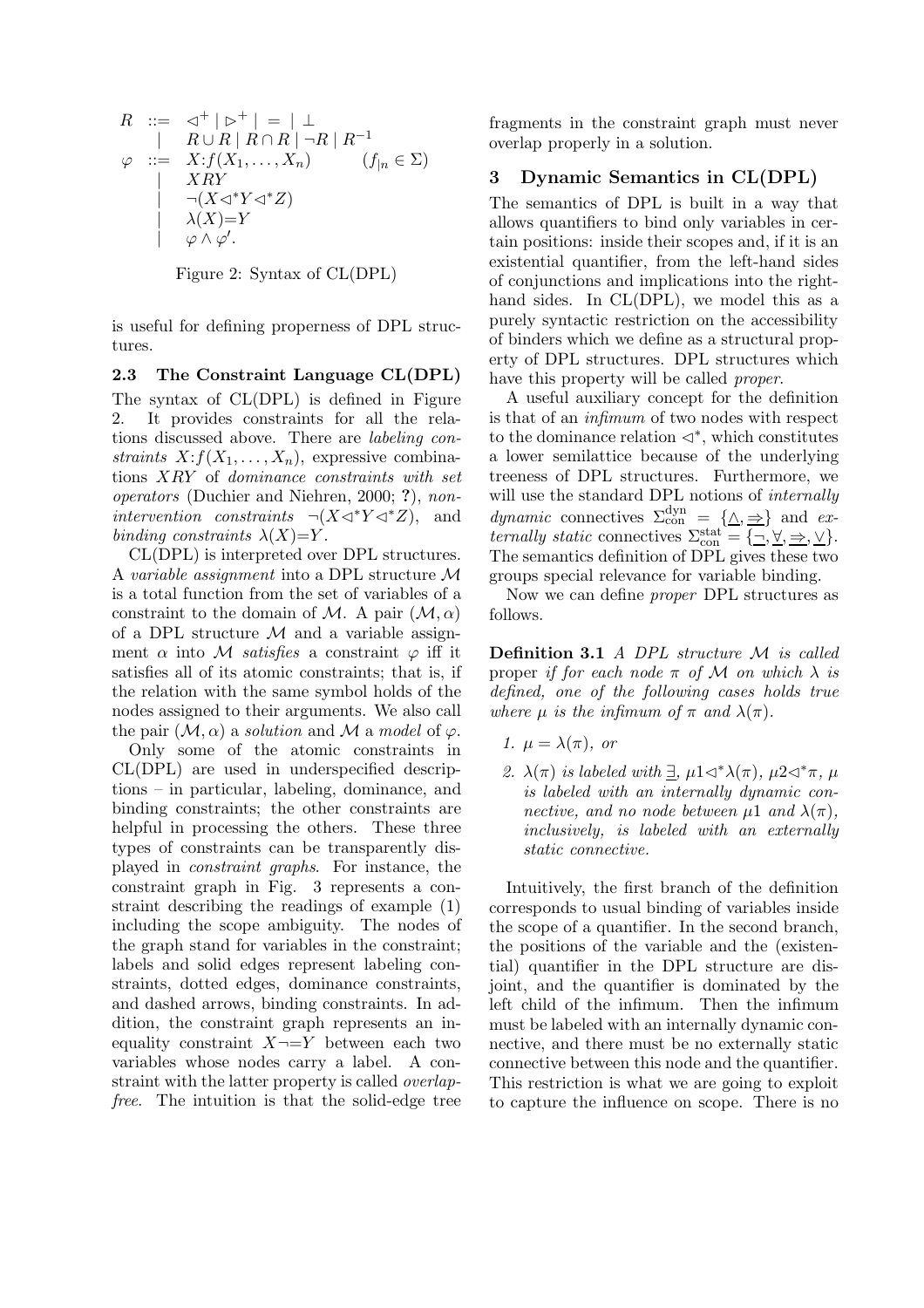

Figure 3: Constraint graph for (1).

such restriction for the path between the infimum and the variable.

Solutions of a constraint that violate the dynamic accessibility conditions are now excluded simply by restricting the class of admissible solutions to proper ones. As expected from the linguistic intuition, only one solution of the running example (1) is proper: the one where "a woman" is assigned wide scope (Fig. 1). The other solution is not proper because the path from the infimum (denoted by  $Z_0$  in Fig. 3) to the antecedent contains a universal quantifier.

Properness of a DPL structure can be axiomatized syntactically: A DPL structure is proper iff the CL(DPL) axioms (Dyn1) to (Dyn4) in Fig. 4 are valid over it. The rule (Dyn1) forces universal quantifiers to bind only variables in their scopes, and the rules (Dyn2) to (Dyn4) enforce properness of binding when a variable is not in the scope of its binder.

#### 4 Underspecified Reasoning

We next present a procedure for underspecified reasoning with dynamic semantics. The goal is to narrow an underspecified description such that improper DPL-structures are removed from the solution set. Narrowing should apply as soon as possible, so underspecifiedness can be maintained and readings need not be enumerated. We present an inference procedure that can do this and go through two examples.

#### 4.1 Inference Procedure

This inference procedure saturates a constraint according to the rules in Figures 4 and 5; that is, whenever a constraint contains the left-hand side of a rule, it adds its right-hand side, until no new conjuncts can be added. Fig. 4 contains simply the properness axioms from the previous sections, turned into deterministic proof rules. The rules in Fig. 5 are propagation rules from Algorithm DO in (Duchier and Niehren, 2000), plus new rules for non-intervention constraints. Algorithm DO contains some additional rules, in particular distribution rules that perform case distinctions, because DO is a complete solver for dominance constraints with set operators, which improves on (Duchier and Gardent, 1999; Koller et al., 1998). We have omitted the distribution rules here because we do not want to perform case distinctions; by adding them again, we could enumerate all proper solutions, as Schiehlen (1997) does for UDRT.

The new rules (NonI1) and (NonI2) allow to derive dominance information from nonintervention constraints. As we will see, the most interesting rule in Fig. 4 is (Dyn2), which derives explicit non-intervention information from the structural properties of dynamic binding. Note that while the rules in Fig. 5 are sound over any DPL structure, those in Fig. 4 are only sound over proper DPL structures. This is intended: Application of a properness rule is supposed to exclude (improper) solutions.

#### 4.2 Examples

The inference rules go a long way towards making the effect of dynamic semantics on scope explicit. Let us consider the running example in Figure 3 to see how this works; we show how to derive  $Y_3 \triangleleft^* X$ , which specifies the relative quantifier scope.

First of all, we need to make the information  $Z_2 \triangleleft^* Z_3$  explicit by application of (Lab.Dom)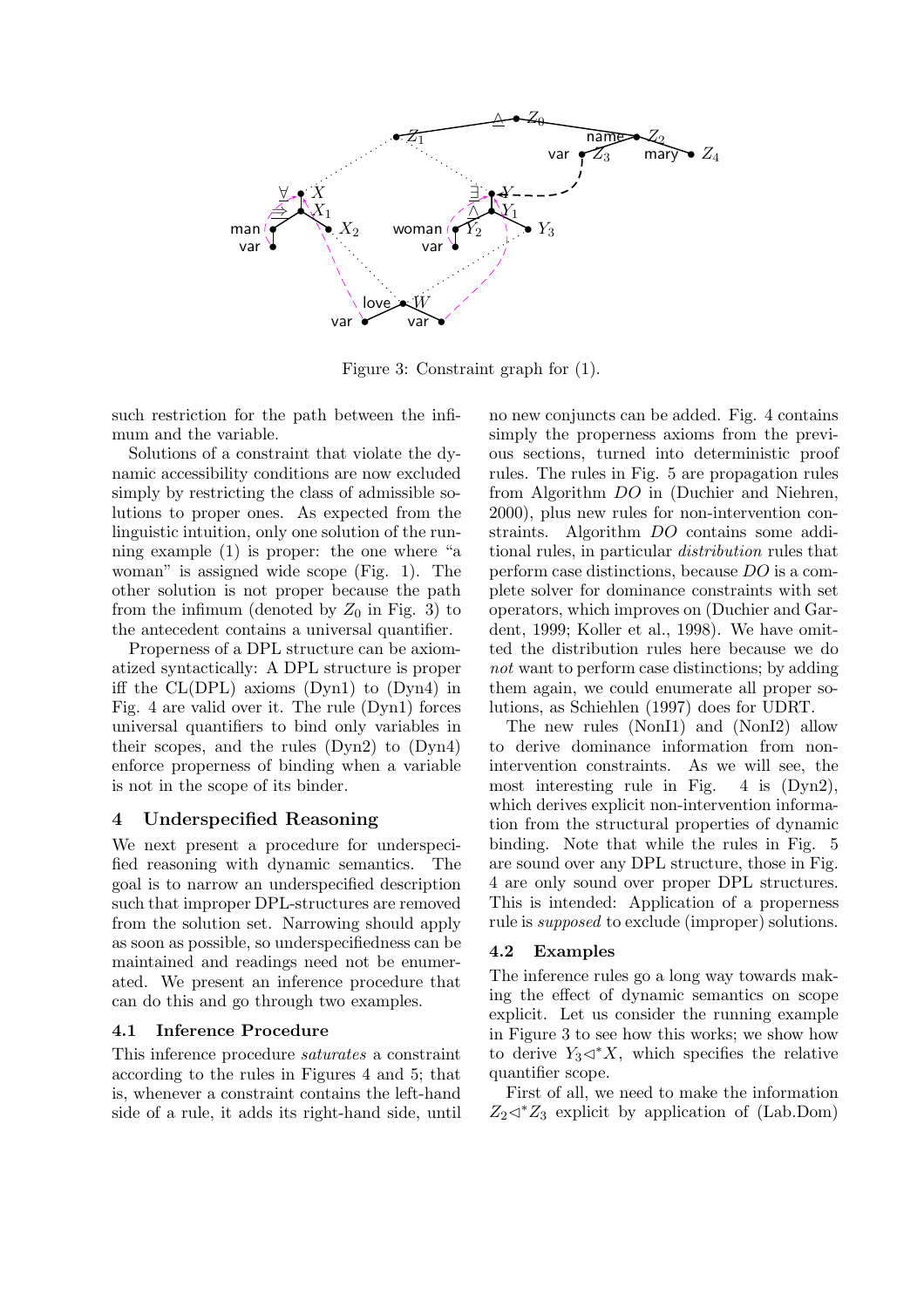$$
\begin{array}{llllll} \text{(Dyn1)} & \lambda(X)=Y\wedge Y:\underline{\forall}(Y') \rightarrow Y\lhd^*X \\ \text{(Dyn2)} & \lambda(X)=Y\wedge Z: f(Z_1,Z_2)\wedge Z_1\lhd^*Y\wedge Z_2\lhd^*X\wedge W: g(W_1,\ldots,W_n) \rightarrow \neg(Z_1\lhd^*W\lhd^*Y) \\ & \qquad (f\in\Sigma_{\text{con}}^{\text{dyn}},g_{|n}\in\Sigma_{\text{con}}^{\text{stat}}) \\ \text{(Dyn3)} & \lambda(X)=Y\wedge Z: f(Z_1,\ldots,Z_n)\wedge Z_i\lhd^*X\wedge Z_j\lhd^*Y \rightarrow \text{false} \quad (f_{|n}\in\Sigma_{\text{con}}-\Sigma_{\text{con}}^{\text{dyn}}, i\neq j) \\ \text{(Dyn4)} & \lambda(X)=Y\wedge Z: f(Z_1,\ldots,Z_n)\wedge Z_i\lhd^*X\wedge Z_j\lhd^*Y \rightarrow \text{false} \quad (f_{|n}\in\Sigma, i
$$

Figure 4: Properness axioms.

| (Trans)                 | $X \triangleleft^* Y \wedge Y \triangleleft^* Z \rightarrow X \triangleleft^* Z$                                                                                  |
|-------------------------|-------------------------------------------------------------------------------------------------------------------------------------------------------------------|
| (Lab.Dom)               | $X: f(\ldots, Y, \ldots) \rightarrow X \triangleleft^+ Y$                                                                                                         |
| (NegDisj)<br>(Lab.Disj) | $X \triangleleft^* Z \wedge Y \triangleleft^* Z \rightarrow X \neg \bot Y$<br>$X: f(\ldots, X_i, \ldots, X_j, \ldots) \rightarrow X_i \perp X_i$<br>where $i < j$ |
| (Inter)                 | $XR_1Y \wedge XR_2Y \rightarrow XRY$ if $R_1 \cap R_2 \subseteq R$                                                                                                |
| $(\text{Inv})$          | $XRY \rightarrow YR^{-1}X$                                                                                                                                        |
| (Child.down)            | $X \triangleleft^+ Y \wedge X : f(X_1, \ldots, X_n) \wedge \bigwedge_{i=1, i \neq j}^n X_i \neg \triangleleft^* Y \rightarrow X_i \triangleleft^* Y$              |
| (NegDom)                | $X\neg\bot Y \wedge X \bot Z \rightarrow Z\neg\lhd^* Y$                                                                                                           |
| (NonI1)                 | $\neg(X \triangleleft^* Y \triangleleft^* Z) \land X \triangleleft^* Y \quad \rightarrow \quad Y \neg \triangleleft^* Z$                                          |
| (NonI2)                 | $\neg(X \triangleleft^* Y \triangleleft^* Z) \land Y \triangleleft^* Z \rightarrow X \neg \triangleleft^* Y$                                                      |

Figure 5: Propagation rules for dominance and non-intervention constraints.

and (Inter). In this instance, (Inter) is used as a rule of weakening.

(Lab.Dom) 
$$
Z_2:\triangle(Z_3, Z_4) \to Z_2 \triangleleft^+ Z_3
$$
  
(Inter)  $Z_2 \triangleleft^+ Z_3 \to Z_2 \triangleleft^* Z_3$ 

Now we can apply the rule (Dyn2) to the variable binding constraint  $\lambda(Z_3) = Y$  (drawn in boldface in the graph) and the ∀ labeling constraint to derive a non-intervention constraint.

(Dyn2) 
$$
Z_0: \triangle(Z_1, Z_2) \wedge Z_1 \triangleleft^* X_1 \wedge X: \underline{\forall}(X_1)
$$

$$
\wedge Z_2 \triangleleft^* Z_3 \wedge \lambda(Z_3) = Y
$$

$$
\rightarrow \neg(Z_0 \triangleleft^* X \triangleleft^* Y)
$$

All that is left to do is to make the positive dominance information contained in the new non-intervention constraint explicit. As the constraint also contains  $Z_0 \triangleleft^* X$ , we can apply (NonI1) on the new non-intervention constraint and derive  $X \neg \triangleleft^* Y$ .

$$
(NonI1) \quad \neg (Z_0 \triangleleft^* X \triangleleft^* Y) \land Z_0 \triangleleft^* X \to X \neg \triangleleft^* Y
$$

On the other hand, we can derive nondisjointness of  $X$  and  $Y$  because (Trans), (Lab.Dom), and (Inter) allow the derivation of  $X \triangleleft^* W$  and  $Y \triangleleft^* W$ :

(NegDisj) 
$$
X \lhd^* W \wedge Y \lhd^* W \to X \lnot \perp Y
$$

We can now combine all of our constraints for X and Y with the intersection rule and obtain  $Y \lhd^* X$ , which basically determines the order of the two quantifiers:

$$
(\text{Inter}) \quad X \neg \vartriangleleft^* Y \land X \neg \bot Y \to Y \vartriangleleft^* X
$$

By exploiting the fact that the constraint is overlap-free (i.e. contains an inequality constraint for each two labeled variables), we can even derive  $Y_3 \triangleleft^* X$  by repeated application of the rules (Child.down), (Lab.Disj), (NegDisj), and (NegDom). This means that we have fully disambiguated the scope ambiguity by saturation with deterministic inference rules.

Now let us consider a more complicated example. Fig. 6 is the underspecified description of the semantics of

(2) Every visitor of a company saw one of its departments.

The constraint graph has five solutions, three of which are proper. Unfortunately, the constraint language is not expressive enough to describe these three solutions in a single constraint: Both X and Z can be either above or below  $Y$ , even in a proper solution, but if  $X$  is below Y, Z must be too, and if X is above Y, Z must be anywhere below  $X$  (but may be above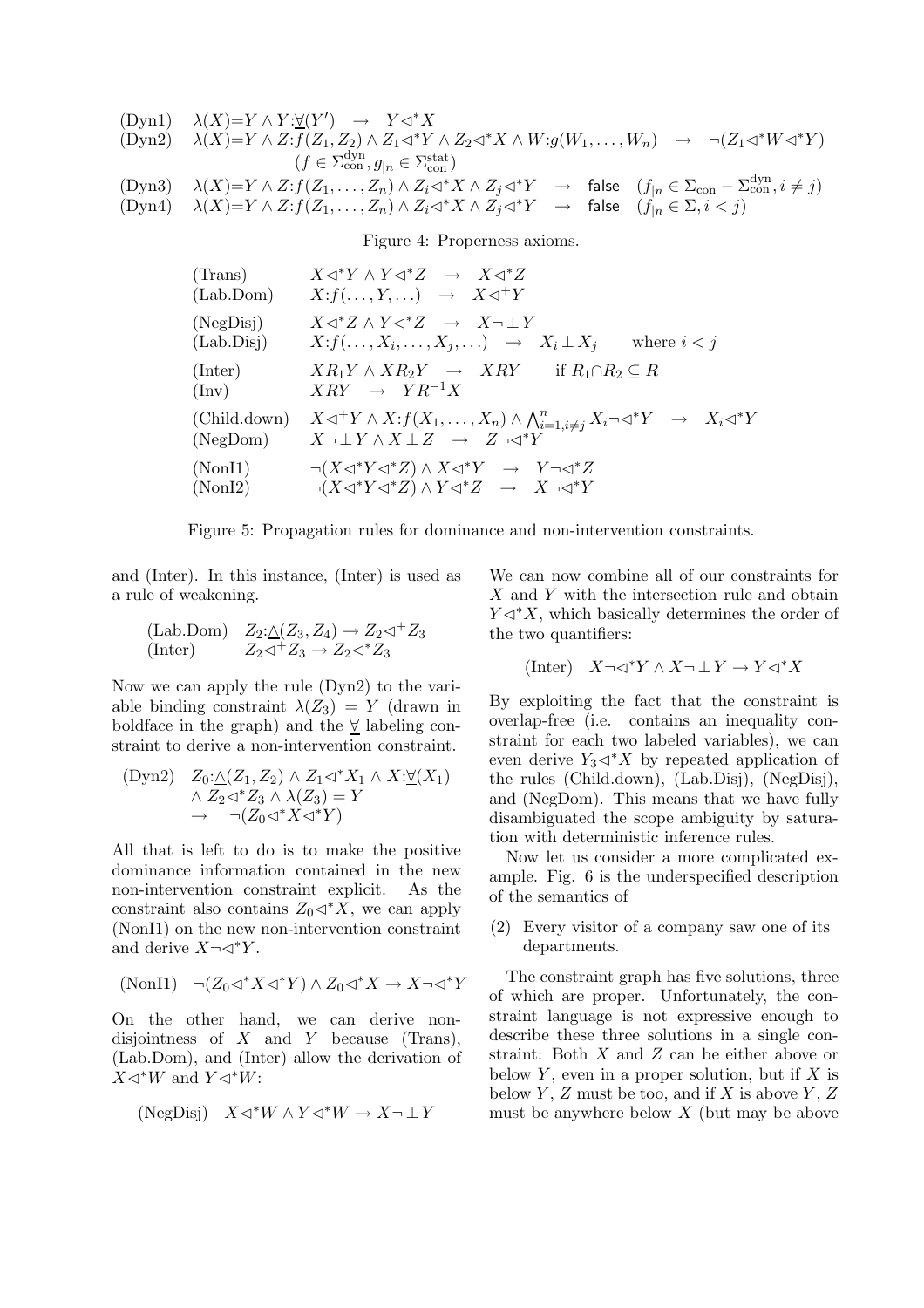

Figure 6: Constraint graph for (2).

 $Y!$ ). In other words, this constraint is an example where the inference procedure is not strong enough to narrow the description. In this case, we must still resort to performing nondeterministic case distinctions; at worst, the rules will apply on solved forms of CL(DPL) constraints.

#### 5 Processing with Finite Set **Constraints**

This inference procedure fits nicely with an implementation of dominance constraints based on constraint programming (Marriott and Stuckey, 1998; Koller and Niehren, 2000) with finite set constraints (Müller, 1999). Constraint programming is a technology for solving combinatoric puzzles efficiently. The main idea is to replace "generate and test" by "propagate and distribute". Constraint propagation performs deterministic inferences which prune the search space, whereas distribution performs (nondeterministic) case distinctions.

Duchier and Niehren (2000) show how to implement a dominance constraint solver by encoding dominance constraints as finite set constraints and disjunctive propagators. This solver does not handle non-intervention constraints, but we show here that they can be added very naturally. The (Dyn) rules still have to be implemented as saturation rules.

The idea of this implementation is to encode a solution  $(M, \alpha)$  of a dominance constraints by introducing for each variable  $X$  in the constraint and each relation symbol  $R \in \{ \triangleleft^+, \triangleright^+, =, \perp \}$ a finite set variable  $R(X)$ . This variable is supposed to denote the set of all variables denoting nodes that are in the relation R to  $\alpha(X)$ :

$$
R(X) = \{ Y \in V(\varphi) \mid (\mathcal{M}, \alpha) \models YRX \}
$$

Dominance constraints can now be stated as

constraints over these set variables; examples for set constraints are  $V \subseteq V'$  and  $V =$  $V_1 \cup V_2$ . The new non-intervention constraint  $\neg(X\triangleleft^*Y\triangleleft^*Z)$  can be encoded as

$$
Y \in \lhd^+(X) \cup \perp(Z) \cup \rhd^+(Z).
$$

The builtin propagation for set constraints automatically implements the rules (NonI1) and (NonI2). For instance, assume that  $X\triangleleft$ <sup>\*</sup>Y belongs to  $\varphi$ ; then there will be a set constraint  $Y \notin \lhd^+(X)$ , so set constraint propagation will derive  $Y \in \perp (Z) \cup \rhd^+(Z)$ . This is the immediate encoding of  $Y \perp \cup \rightarrow^+ Z$ , which is equivalent to  $Y \neg \lhd^* Z$ .

#### 6 Conclusion

In this paper, we have shown how a specific type of local ambiguity, which is produced by the interaction of intersentential anaphora and scope ambiguities, can be processed efficiently in the framework of underspecification. We have defined DPL structures, which can be used to model formulas of DPL, and proper DPL structures, in which variable binding must obey the accessibility conditions of DPL. Finally, we have shown how an underspecified description can be narrowed to a description of its proper solutions, sometimes without even partial enumeration of readings, and integrated this operation into an implementation of dominance constraints which is based on finite set constraints.

Seen from the perspective of DPL, our definition of properness is purely syntactic and technically has nothing to do with dynamic semantics. We could state such a definition because the explicit variable binding functions gave us a structure-independent handle on variable binding that excluded all forms of capturing. This deviates from the standard perspective of indef